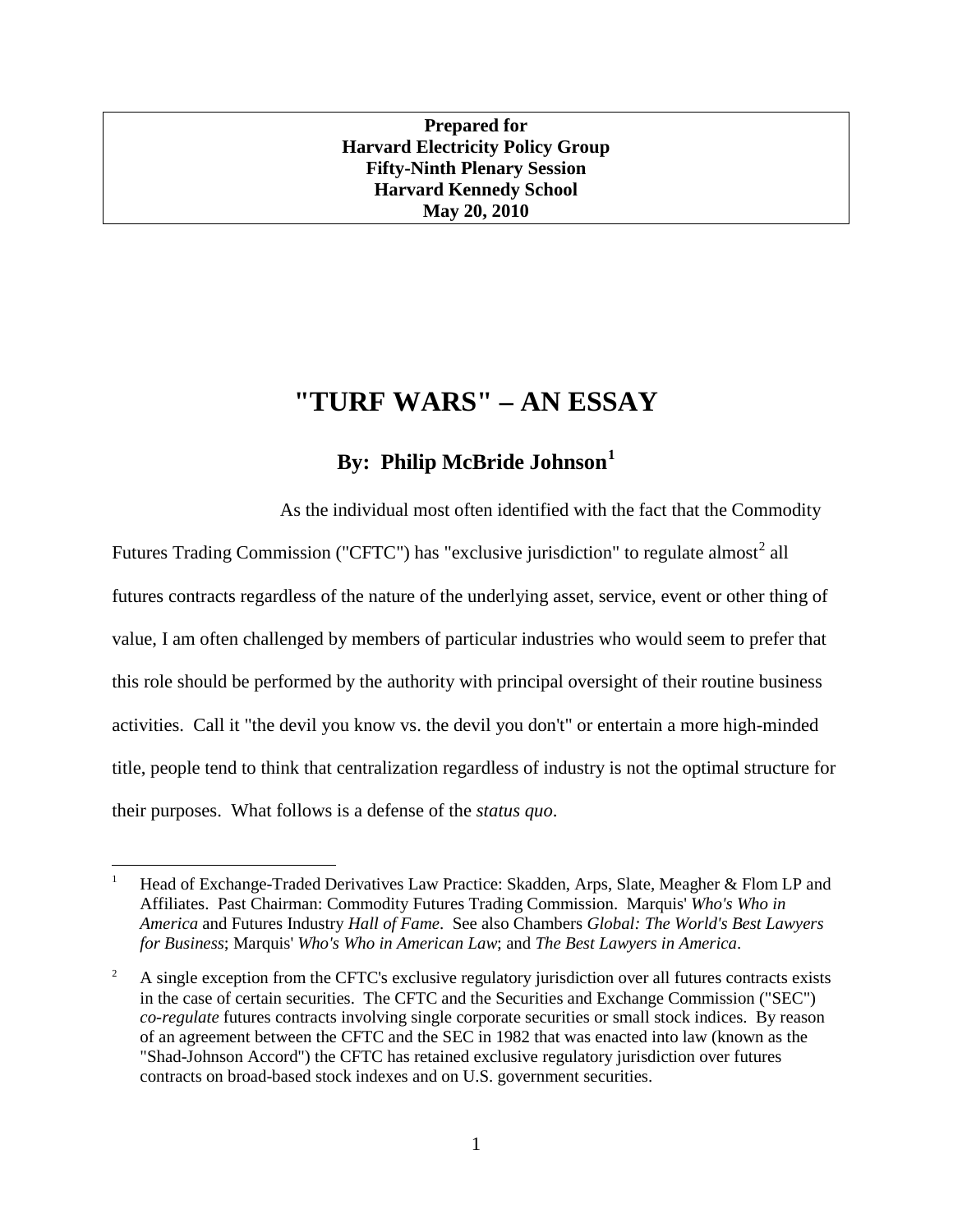### **Practical Considerations.**

Suppose every futures contract were allocated to the agency, department or bureau that is responsible for supervising the commercial production, processing, or merchandising of the underlying "thing." There would be dozens – if not scores – of "regulators." Here is just a *partial* list of what is already the subject of futures trading:

| $\blacktriangleright$ | Grains             | ➤ | Flavorings           | ➤ | Fibers                |
|-----------------------|--------------------|---|----------------------|---|-----------------------|
| ➤                     | Fruits             | ≻ | Industrial metals    | ➤ | Precious metals       |
| ➤                     | Petroleum products | ➤ | Weather patterns     | ➤ | Natural catastrophes  |
| ≻                     | Building materials | ➤ | Emissions            | ➤ | Exchange-traded funds |
| ≻                     | Government debt    | ➤ | Corporate equities   | ➤ | Commercial paper      |
| ↘                     | Electricity        | ➤ | Interest rates       | ➤ | Currencies            |
| ≻                     | Chemicals          | ➤ | Livestock            | ➤ | Dairy products        |
| ≻                     | Housing indexes    | ➤ | <b>Stock indexes</b> | ➤ | Inflation indexes     |

Hard as they might try, uniformity of standards and requirements among the regulators would probably be impossible so that, what is allowed by one authority is prohibited by another. Compliance costs, especially in multi-product businesses, could be astronomical. (Imagine if each supermarket had to comply with rules set by every authority having oversight of a product on its shelves).

And, unlike the current regime, many industries have multiple regulators already. Some also have to deal with federal, state and local authorities with respect to the same activity. Very few know with any certainty that, if their futures trading is regulated by the "X"

2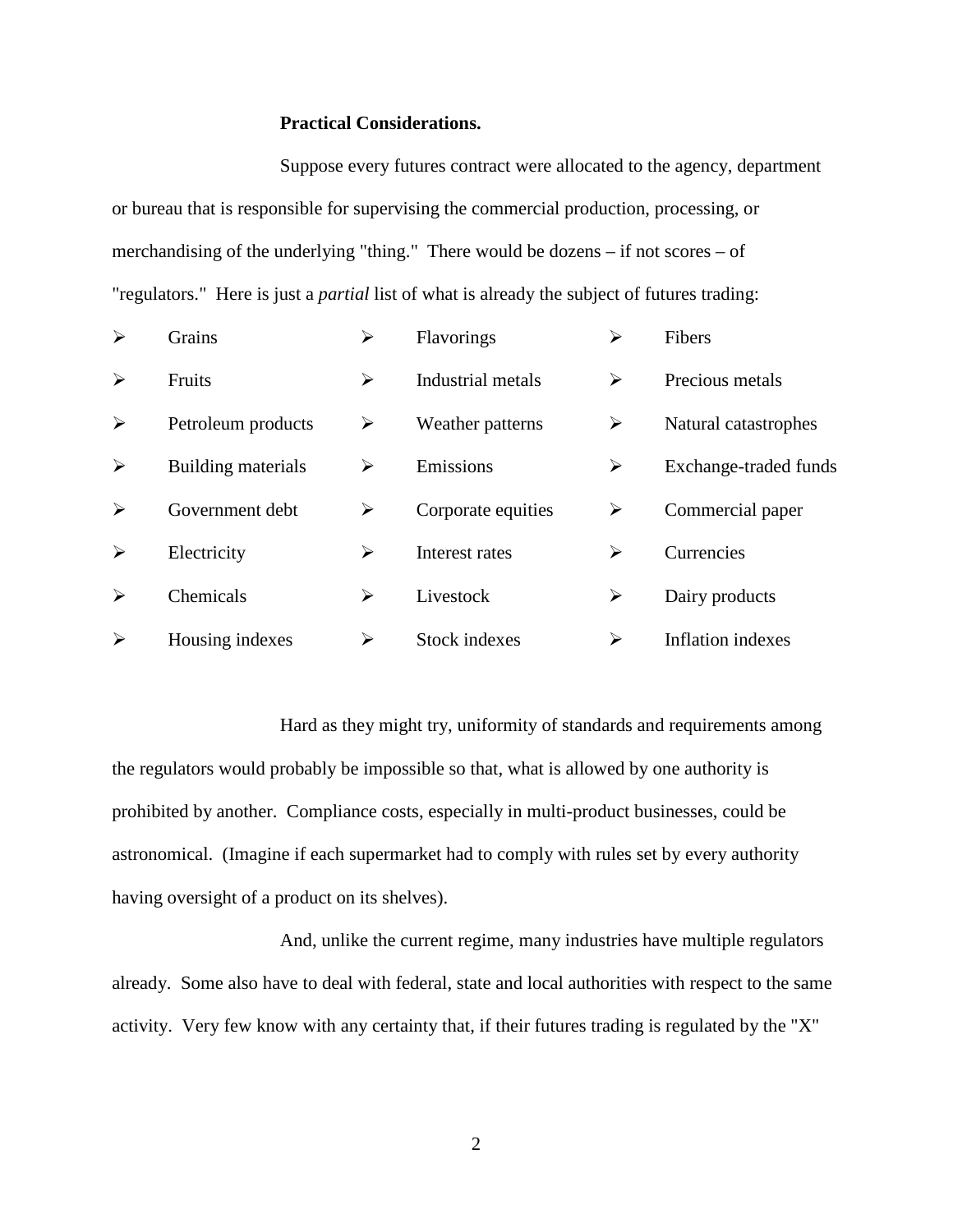agency, "X" can block demands from other authorities claiming a right to participate in the oversight process since few – unlike CFTC – have formal preemption powers.

Moreover, most businesses need to hedge a variety of risks, not simply changes in the price of their predominant asset or service. They often have exposure to foreign currency risk by reason of their import or export activities. The costs of transportation loom large in many industries. And they have borrowing (interest rate) costs as well.

#### **Regulation by Objective.**

Futures contracts are *rarely* used to convey goods, services or other valuables. They occupy a parallel universe where the *real* participants can enter look-alike financial transactions to protect ("hedge") against hostile price movements. Futures contracts, in other words, are a form of *insurance* and are regulated like insurance policies with emphasis on fair treatment, the avoidance of price distortions, and the reliability of payment.

Virtually all insurance regulation in the United States is centralized (albeit on a state-by-state basis) in a *single* authority. Why? Because it is immaterial whether we are buying financial protection against loss on a home, a car, our health, employment, etc. A single regulator for the same service simply makes sense.

Multiple regulators also bring multiple (and sometimes incompatible) objectives. Compare, for example, the CFTC and the SEC. Each is charged by the Congress with advancing an important – but different – goal. The CFTC seeks to foster prudent hedging so that price risks – whether caused by rising or falling prices – can be offset through financial trading, and so the CFTC must be indifferent to price movements in *either direction* as long as they are not caused by deliberate market manipulation. On the other hand, the SEC seeks to encourage the public to contribute their funds to enterprises in the hope of having an even larger

3